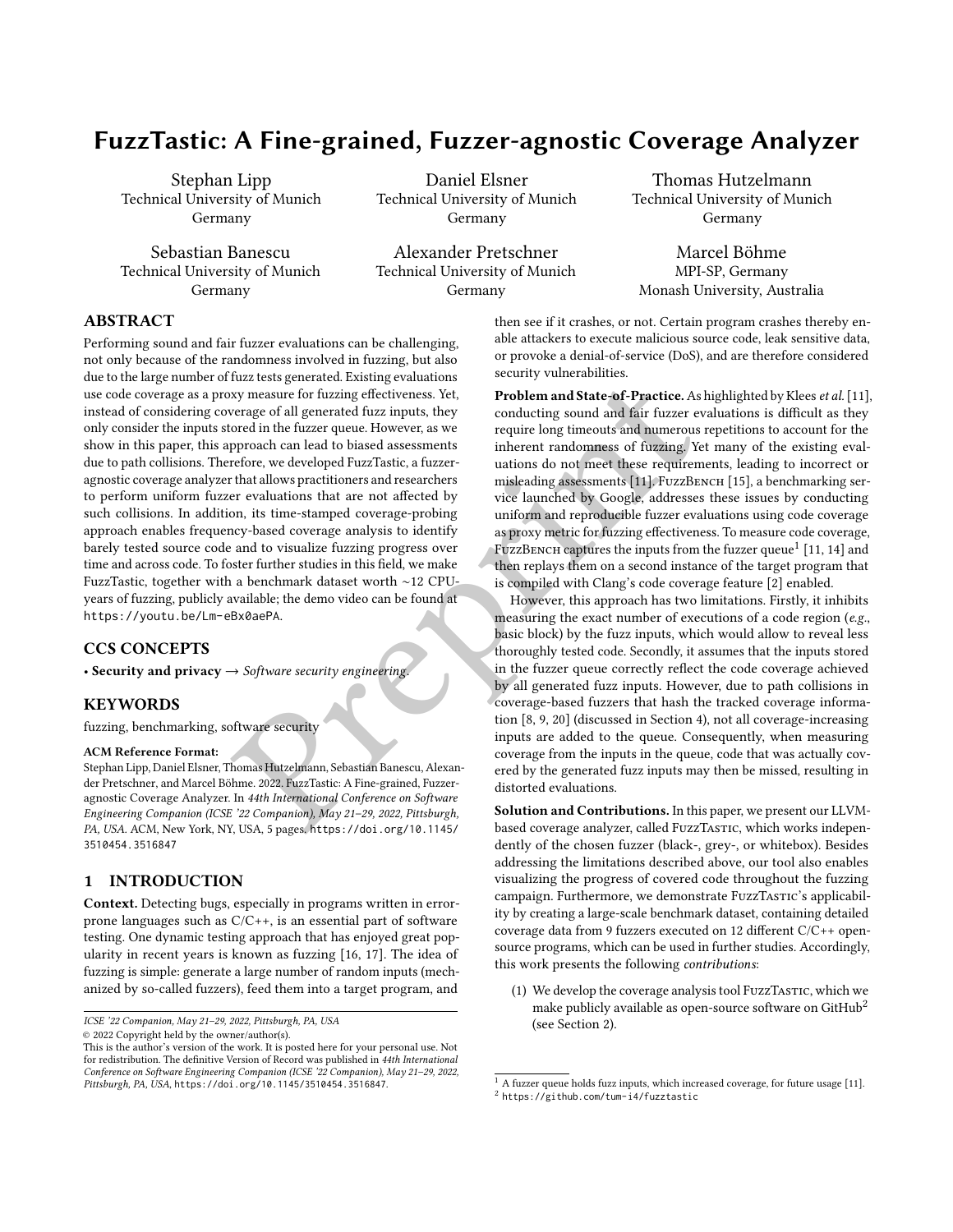- (2) We generate and release a comprehensive fuzzer benchmark dataset with detailed coverage data worth ~12 CPU-years<sup>[3](#page-1-1)</sup> of fuzzing (see Section [3\)](#page-2-0).
- (3) We show that path collisions in AFL-based fuzzers can cause an error of up to 9% missed basic blocks when measuring code coverage, introducing a non-negligible bias to fuzzer evaluations (see Section [4\)](#page-3-0).

## <span id="page-1-0"></span>2 THE FUZZTASTIC COVERAGE ANALYZER

This section describes FuzzTASTIC, which addresses the problem of reliably collecting fine-grained coverage data. Thereby, we first describe the steps and software artifacts required to set up FuzzTasTIC, followed by a detailed overview of how our tool works.

#### 2.1 Program Analysis and Instrumentation

<span id="page-1-2"></span>

Figure 1: Analysis and instrumentation artifacts.

Figure [1](#page-1-2) shows the analysis and instrumentation artifacts involved when using FuzzTastic. First, the source code of the program to be fuzzed is translated into LLVM's intermediate representation (IR). The respective IR file is then used to analyze and instrument each basic block as described below.

<span id="page-1-3"></span>

Figure 2: Example data of FuzzTastic.

Static Analysis. Using the generated IR file, we run a custom LLVM compiler pass to extract metadata from the individual basic blocks that comprise the following information:

- Identifier: Unique numerical identifier (ID) of the basic block within the program.
- File: Path to the C/C++ source file in which the basic block is located.
- Function: Name of the function whose control-flow graph (CFG) contains the basic block.
- Lines: List of source code line numbers (comments excluded) enclosed by the basic block.

The left part of Fig. [2](#page-1-3) provides an example of such metadata (JSON format) of the program Gif2png. Therein, the basic block with ID 0 covers the lines 45–50 in function interlace\_line, which in turn is defined in the source file gif2png.c .

<span id="page-1-4"></span>**static int32\_t** ft\_shm\_data[<N\_BASIC\_BLOCKS>]; **void** \_\_ft\_inc\_cov(**int32\_t** bb\_id) { ft\_shm\_data[bb\_id] += 1;

}

Figure 3: FuzzTASTIC instrumentation.

Instrumentation. First, we use the IR file, initially generated for the static program analysis, to apply FuzzTASTIC's instrumentation in which each basic block is extended with a call to the function \_\_ft\_inc\_cov (see Fig. [3\)](#page-1-4) stored in a dynamic runtime library. Accordingly, whenever a basic block is executed, this function is called and increments the hit-count of the respective block in the array ft\_shm\_data. Since we measure the coverage of all executed inputs generated during the fuzzing campaign, and not only those stored in the queue of the fuzzer (as FUZZBENCH does), our approach is not affected by path collisions existent in most coverage-based fuzzers. Note that ft\_shm\_data is stored in a shared memory segment such that the coverage information can be queried by FuzzTasTIC parallel to the fuzzing campaign, which is less time and resource consuming than replaying the inputs in the queue. After that, we run the instrumentation required by grey- and whitebox fuzzers, followed by compiling the instrumented IR file into a fuzzable binary.

## <span id="page-1-5"></span>2.2 Coverage Analysis



Figure 4: Big picture of FuzzTastic.

Figure [4](#page-1-5) shows the interactions, *i.e.*, the control- and data-flow, between FuzzTasTIC, the chosen fuzzer (black-, grey-, or whitebox), and the instrumented target program.

Configuration. As input, FuzzTASTIC takes the extracted basic block metadata of the target program and a user-defined configuration (bash scripts) of the fuzzing campaign. These scripts specify the path to the target program plus the command-line interface (CLI) options with which to execute it. They also contain the path to the fuzzer and its CLI options resp. environment variables. Furthermore, the configuration specifies the fuzzer's working directory, the directory with the initial seeds, and the fuzzing timeout. Lastly, it sets the directory where the coverage reports should be written along with the interval (default: 15 minutes) at which the reports should be persisted. Accordingly, to customize FuzzTasTIC to other programs or fuzzers, only those scripts need to be modified.

<span id="page-1-1"></span><sup>3</sup> On Google Cloud instances, generating such a dataset would cost over \$2,000 [\[15\]](#page-4-4).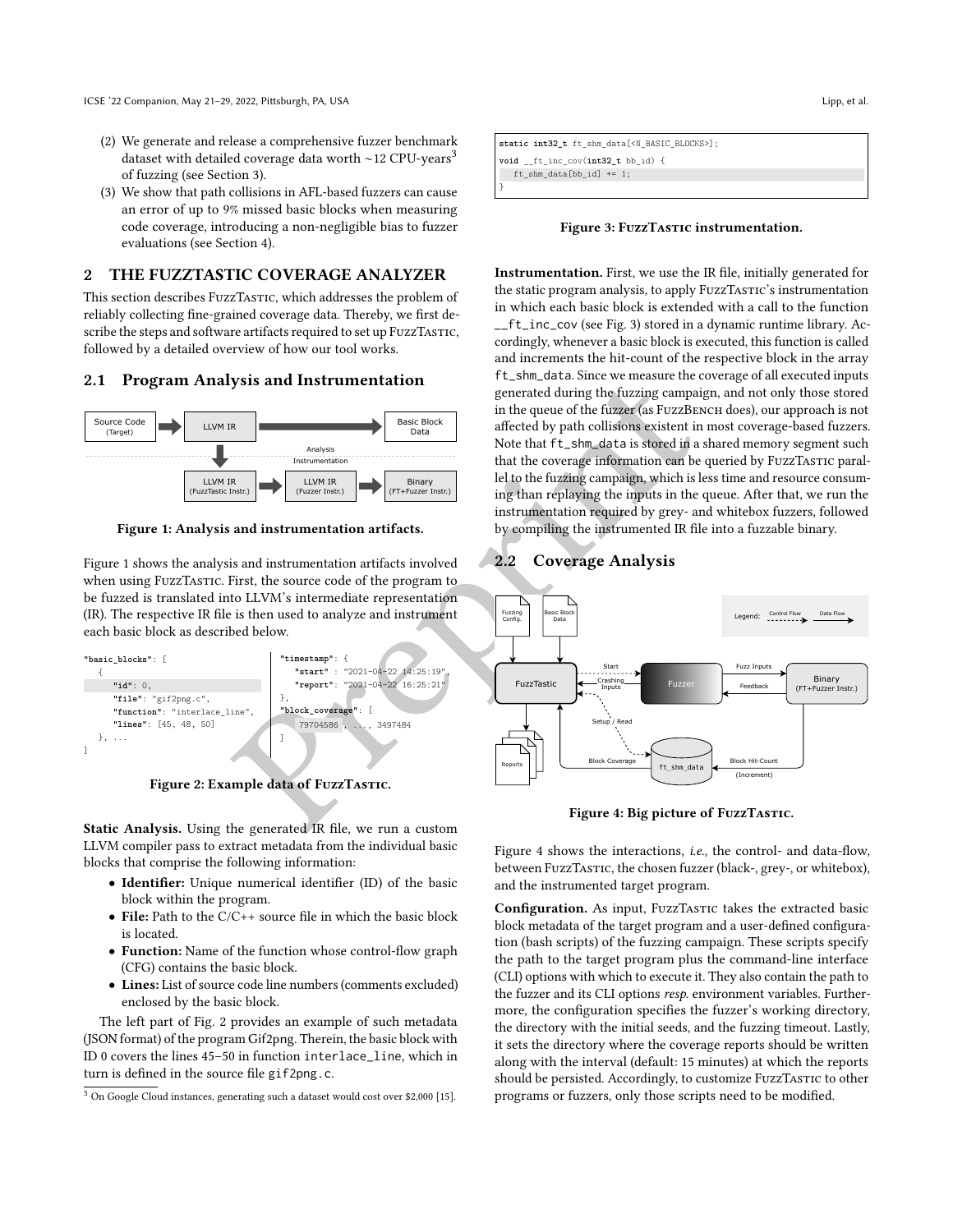<span id="page-2-1"></span>FuzzTastic: A Fine-grained, Fuzzer-agnostic Coverage Analyzer **ICSE '22 Companion, May 21-29, 2022, Pittsburgh, PA, USA** 

Table 1: Benchmark programs

| Subject         | <b>Version</b> | Driver                    | LoC     | # Blocks | # Funcs. |
|-----------------|----------------|---------------------------|---------|----------|----------|
|                 |                | nm                        | 68,667  | 44,114   | 2,126    |
|                 |                | objdump                   | 89,961  | 60.448   | 2.701    |
| <b>Binutils</b> | 2.29           | readelf                   | 22,347  | 18,578   | 477      |
|                 |                | size                      | 68,115  | 43,711   | 2.101    |
|                 |                | strings                   | 68.048  | 43.714   | 2.093    |
| FFmpeg          | n3.3.2         | ffmpeg                    | 522,813 | 432.244  | 21,147   |
| FreeType2       | 2.7            | ftfuzzer                  | 44.686  | 27.521   | 1,635    |
| Gif2png         | 2.5.3          | gif2png                   | 988     | 700      | 27       |
| JasPer          | 1.900.0        | jasper                    | 17,385  | 14.417   | 720      |
| <b>IsonCpp</b>  | 1.8.4          | jsoncpp_fuzz <sup>1</sup> | 7.251   | 5.938    | 1.328    |
| Libpcap         | 1.9.0          | fuzz_pcap                 | 12.076  | 6.442    | 497      |
| Zlib            | 1.2.9          | zlib fuzzer $^{1,2}$      | 4.223   | 3,289    | 148      |
| Total           |                |                           | 926.560 | 701.116  | 35,000   |

<sup>1</sup> Fuzz driver provided by OSS-Fuzz

<sup>2</sup> Original name: zlib\_uncompress\_fuzzer

Coverage Measurement. After setting up the shared memory segment and starting the fuzzing campaign, FuzzTASTIC repeatedly reads in real-time the coverage information and stores them into separate coverage reports until the timeout has expired. These reports contain the following data:

- Timestamp: Time when the campaign was started (start) and when the coverage data was recorded (report).
- Block Coverage: List containing the exact hit-counts of each basic block, with the list indices being aligned to the block IDs.

An example of such a coverage report, generated after 2 hours of fuzzing Gif2png with the AFL fuzzer, can be seen on the right side of Fig. [2.](#page-1-3) Within this period, the coverage data indicates that the basic block with ID 0 has been executed 79,704,586 times, while the least frequently executed block counts only 2,353 executions. Note that besides basic block coverage, the generated reports also allow measuring function coverage and statement coverage (subsumed by block coverage [\[21\]](#page-4-10)). In future versions of FuzzTasTIC, we plan to output CFG information about the subject's functions to also support edge a.k.a. branch coverage.

Limitations. This in-depth, path-collision-free coverage measurement comes with the limitation that programs exceeding a certain size cannot be analyzed with FuzzTASTIC, as the array ft\_shm\_data (see Fig. [3\)](#page-1-4) would require too much random-access memory (RAM). However, as shown in the next section, even large-scale programs like FFmpeg, which contains a total of 432,244 basic blocks, can be easily analyzed with only 4GB RAM. Also, similar to other coverage analyzers, the code instrumentation incurs an extra overhead in terms of binary size and performance. By instrumenting at the granularity of basic blocks (instead of instructions) and using efficient shared memory based inter-process communication, we tried to keep the overhead as low as possible.

#### <span id="page-2-0"></span>3 GENERATING A BENCHMARK DATASET

This section describes the experimental setup used to create a benchmark dataset with FuzzTASTIC. In total, this dataset contains indepth coverage data from ∼12 CPU-years of fuzzing, i.e., 12 subject programs × 9 fuzzers × 2 different initial seeds (empty/non-empty)  $\times$  20 repetitions  $\times$  24 hours.

Subject Programs. For our benchmark dataset we selected a diverse set of 12 different free and open-source (FOS) C/C++ applications and libraries (see Table [1\)](#page-2-1). We based our program selection on two criteria. First, to create a setup close to real-world fuzzing, we chose open-source programs that are widely and actively used in practice. For libraries, we made sure that a fuzz driver is provided either by the developers themselves or by OSS-Fuzz [\[19\]](#page-4-11). Second, we focused on selecting programs from different domains to enable more generalizable evaluations. Here, the selection ranges from programs for binary manipulations (Binutils), over data processors and converters for different file formats (FFmpeg, FreeType2, Gif2png , JasPer, and JsonCpp), to network utilities (Libpcap) and data compression tools (Zlib).

Fuzzers. As fuzzing tools, we selected 9 different FOS coveragebased greybox fuzzers that have been published at top-tier research venues and/or are popular and widely used among practitioners, using GitHub stars as an indicator [\[6\]](#page-4-12) for this.

Preprint One of the most widespread fuzzers is AFL [ [1\]](#page-4-13) (version: 2.56b). It implements an evolutionary fuzzing technique that assigns energy to seeds based on their branch coverage, execution time, and discovery time of coverage-increasing inputs. AFLFAST [[5\]](#page-4-14) (2.51b) extends AFL with an enhanced power schedule algorithm that assigns energy to seeds based on high-/low-frequency program paths executed using a Markov chain model of basic block transition probability. Another employed AFL variant is AFL++ [ [8\]](#page-4-7) (2.64c), a community-driven tool that incorporates proven fuzzing techniques proposed in research papers such as AFLFast's seed power sched-ules and MOPT's fuzz mutators (discussed below). AFLSMART [\[18\]](#page-4-15) (2.52b) is also built on top of AFL, introducing structural fuzzing by modifying the higher-level representation of a seed instead of its raw bytes. We also use Eclipser [ 7], which implements a concolic testing engine that uses an approximation of path constraints resolvable by generational search, as opposed to costly SMT solving. Furthermore, we include FairFuzz [\[12\]](#page-4-17) (2.52b) which is also based on AFL. It implements novel mutators that focus on generating fuzz inputs that exercise branches which guard empirically hard to cover source code. Another employed fuzzer is Honggfuzz [[3](#page-4-18)] (2.2), which supports low-level process tracing, making it possible to intercept hijacked signals from crashes that otherwise are often concealed by the fuzzed program. Lastly, we include the fuzzers MOpt-AFL (2.52b) and MOpt-AFL++ (2.64c), which utilize an optimized mutation scheme based on a customized particle swarm optimization algorithm, called MOPT [\[13\]](#page-4-19), to find the optimal strategy for selecting fuzz mutators.

> Seeds, Timeout, and Repetitions. We execute each { subject  $\times$ fuzzer }-pair with the empty and a non-empty initial seed inputs to be able to study their effects on the fuzzing performance. Regarding the empty seed, we use the smallest amount of data so that it is not rejected by the subject's input parser, e.g. , {} for JsonCpp. For the non-empty seeds, we take the provided seeds from AFL's GitHub repository. To include performance peaks of fuzzing techniques that increase their effectiveness later in the campaign, e.g., when more seed inputs are added to the queue, we chose a time limit of 24 hours for all experiments. Moreover, we repeat each experiment 20 times so that future evaluations can account for the randomness involved in fuzzing through statistical tests.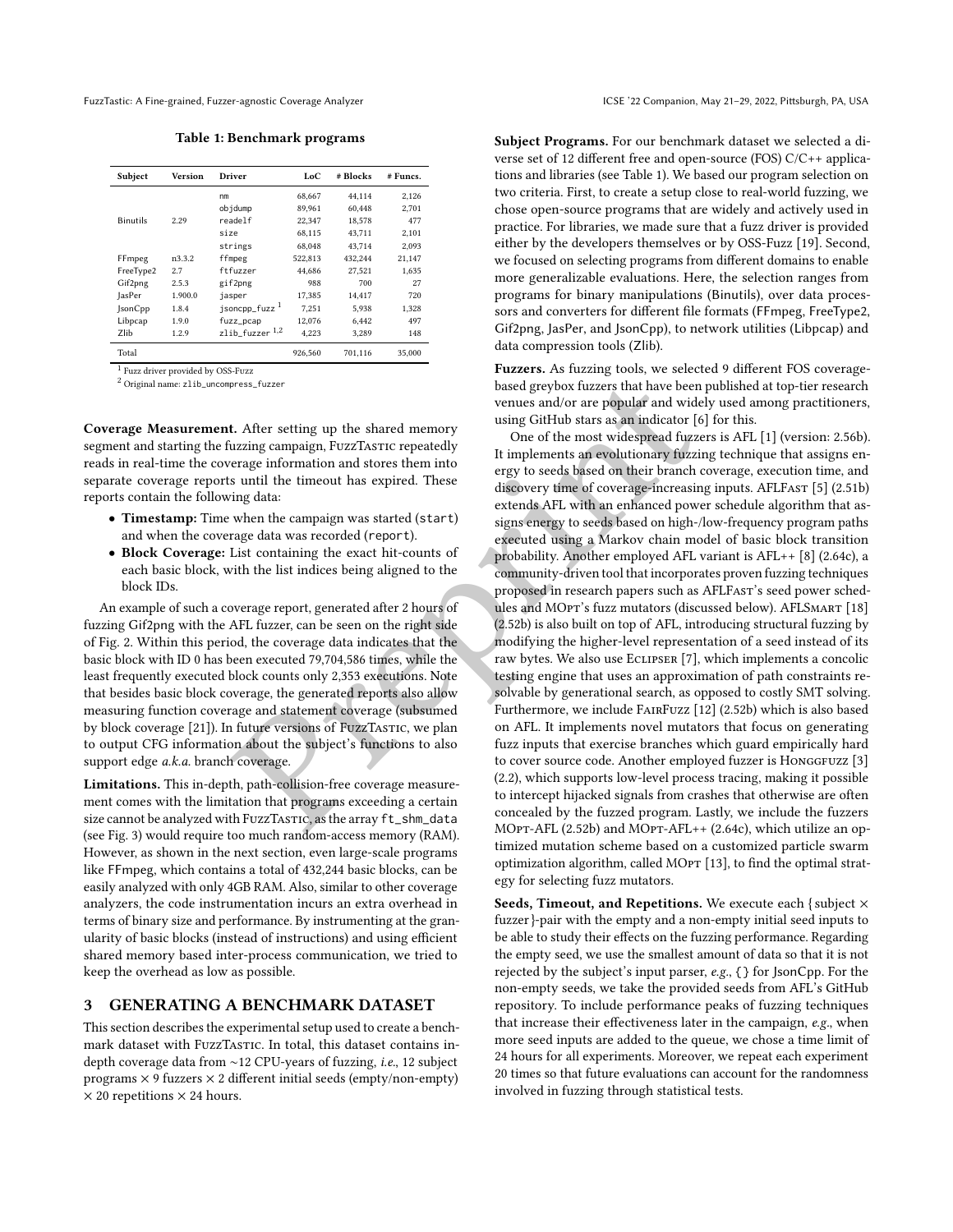Infrastructure. We run all experiments on a high-performance computing (HPC) cluster with Intel ® Xeon ® E5-2690v3 CPU-based nodes and SLES 15 Linux as operating system. Each node counts 28 physical cores, running at a frequency of 2.6GHz, and provides 64GB RAM. Within this HPC cluster, we distribute the fuzzing campaigns across 96 nodes (= 2688 physical cores, 6144GB RAM), where each campaign is assigned one dedicated core and 4GB RAM. Also, to avoid I/O bottlenecks on the file system, we run each fuzzer on a RAM drive.

## <span id="page-3-0"></span>4 CASE STUDY: PATH COLLISION SEVERITY

In this section, we use the generated dataset to investigate the severity of the path collision problem existent in the widespread AFL fuzzer and its  $84^4$  $84^4$  $84^4$  affected variants.

. This problem [8, 9, 20] is i[n](#page-4-20)troduced by<br>
on for tracking edge coverage. Therein,<br>
the target program is assigned a numeri-<br>  $B_j$ , id  $\oplus (B_j$ , id  $\oplus (B_j)$ , is then used to com-<br>  $B_j$ , id  $\oplus (B_j)$ , is then used to com Path Collision Problem. This problem [8, 9, 20] is introduced by AFL's code instrumentation for tracking edge coverage. Therein, each basic block  $B \in \mathfrak{B}$  in the target program is assigned a numerical random ID  $n \in \mathbb{N}$ , *i.e.* B.id  $\coloneqq n$ . The function  $hash : \mathfrak{B} \times \mathfrak{B} \to \mathbb{N}$ , defined as  $hash(B_i, B_j) := B_j$ .id  $\oplus (B_i \text{ id} \geq 1)$ , is then used to com-<br>pute a bash value for any given edge  $e \in \mathbb{R} \times \mathbb{R}$  between two basic pute a hash value for any given edge  $e \in \mathcal{B} \times \mathcal{B}$  between two basic blocks. At runtime, the hash of a covered edge  $e_c$  serves as key in a shared bitmap cov to increment its hit-count, *i.e.*  $cov[hash(e_c)]++$ . However, due to the many basic blocks in real-world programs (see Table [1\)](#page-2-1) and the random numbers of the block IDs, the hashes of two edges  $e_k$  and  $e_l$  with  $k \neq l$  can collide, *i.e.*  $hash(e_k) = hash(e_l)$ . These collisions prevent the fuzzer from adding coverage-increasing inputs to its queue, which are then also not considered when measuring coverage the FuzzBENCH-way. omption and the state with the "EV Excels" (EV-Book CVU-based) is a physical core, turning at a frequency of 26/21-12, and provides are an application of the state of the state of the state of the state of the state of th

Empirical Evaluation. To show the severity of the path collision problem and to demonstrate FuzzTASTIC's coverage accuracy (not affected by this problem), we replay all inputs stored in the fuzzer queues of the 3360 fuzzing campaigns (24 hour timeout) run with the 7 AFL-based fuzzers and measure the achieved code coverage. For each fuzzing campaign  $c$ , we then compute the missed basic block ratio (MBBR) using the formula:

$$
MBBR(c) = \frac{|\mathcal{B}_{\text{FuzzTastic}}^c - \mathcal{B}_{\text{Replay}}^c|}{|\mathcal{B}_{\text{FuzzTastic}}^c|}
$$
(1)

The set  $\mathcal{B}_{\text{FuzzTastic}}^c \subseteq \mathcal{B}$  contains the basic blocks covered by all fuzz inputs generated during  $c$  measured by FuzzTASTIC and  $\mathcal{B}_{\text{Replay}}^c \subseteq \mathcal{B}_{\text{FuzzTastic}}^c$  the blocks covered by the inputs stored in the fuzzer queue within the same campaign. Thereby, to ensure a uniform comparison between both approaches, we use the same code instrumentation for measuring basic block coverage of the replayed queue inputs as for the FuzzTasTIC analysis tool.

Figure [5](#page-3-2) shows the distribution of missed basic block ratios, including the harmonic mean scores ( ⋄), of the 3360 campaigns on the different subject programs. The red dots thereby indicate the maximal inaccuracy for each subject. In all subjects except for strings (Binutils), basic blocks were missed when replaying the inputs from the queue. Moreover, due to the randomness of fuzzing, the percentage of missing blocks within the same subject can vary significantly among different campaigns and thus can also not be pre-estimated. For example, up to 9% of the basic blocks

<span id="page-3-2"></span>

Figure 5: Path Collision Severity

(i.e., 340 out of 3777) were missed in the subject program JasPer . This can lead to biased evaluations, where e.g. affected AFL-based fuzzers are rated as less effective in terms of code covered than other, path-collision-free fuzzers. Also note that even a small number of missing basic blocks can lead to misleading results, as some blocks are empirically harder to cover than others. Therefore, fuzzers that manage to trespass these blocks often have to generate exponentially more fuzz inputs [4]. This again underlines the importance of accurately measuring code coverage in order to ensure correct fuzzer evaluations.

## 5 CONCLUSION AND FUTURE WORK

In this paper, we presented FuzzTastic, a fine-grained, LLVM-based coverage analyzer that can be attached to any black-, grey-, and whitebox fuzzer. Unlike existing approaches, it captures the exact number of executions per basic block during the fuzzing campaign, which enables frequency-based coverage analysis to evaluate fuzzers from another perspective. Moreover, the coverage data out-put by FuzzTastic can be used to visualize fuzzing progress<sup>[5](#page-3-3)</sup>, e.g., the functions covered over time and across multiple trials. Furthermore, we created a large-scale benchmark dataset using FuzzTASTIC that enables fuzzer evaluations that are not biased by the largely ignored path collision problem of most coverage-based fuzzers such as AFL. Also, this dataset can be used to detect "roadblocks", i.e., conditions in the code that are not or only rarely passed by the fuzz inputs, in order to improve the heuristic of fuzz mutators. In the future, we plan to incorporate the Magma benchmark [\[10\]](#page-4-21) to also support bug-based benchmarking.

#### ACKNOWLEDGMENTS

We thank the anonymous reviewers for their constructive feedback. Furthermore, we thank the Leibniz Supercomputing Centre (LRZ) of the Bavarian Academy of Sciences and Humanities (BAdW) for the provisioning and support of high-performance computing infrastructure essential to this work.

<span id="page-3-1"></span><sup>&</sup>lt;sup>4</sup> https://fuzzing-survey.org/ (Accessed: 2021-09-30)

<span id="page-3-3"></span><sup>5</sup> [https://mboehme.github.io/img/freetype2\\_dot.gif](https://mboehme.github.io/img/freetype2_dot.gif) (Animated call graph created from FuzzTasTIC data). Therein, the green nodes indicate functions in FreeType2 covered in all 20 trials by HonggFuzz resp. AFL, while the orange ones represent functions covered in at least one trial.